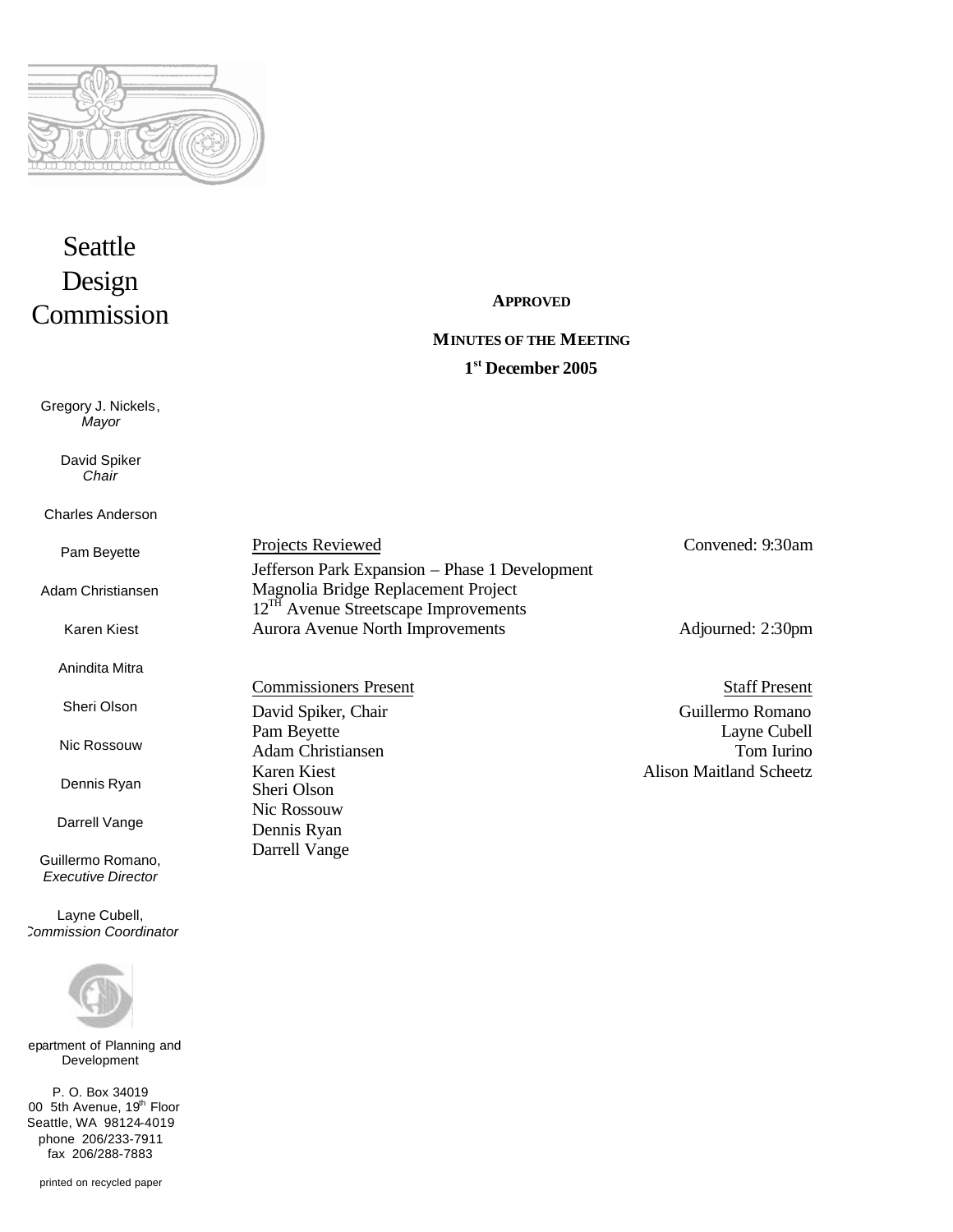**1 Dec 2005 Project:** JEFFERSON PARK EXPANSION – PHASE I DEVELOPMENT 1

|             | Phase: Schematic Design                              |  |  |
|-------------|------------------------------------------------------|--|--|
|             | Previous Reviews: 06 Oct 05 (Project Briefing)       |  |  |
| Presenters: | Randy Robinson, Department of Parks and Recreation   |  |  |
|             | Andy Mitton, Berger Partnership                      |  |  |
|             |                                                      |  |  |
| Attendees:  | Michael Shiosaki, Department of Parks and Recreation |  |  |
|             | Greg Brower, Berger Partnership                      |  |  |
|             | Carolyn Law, Office of Arts & Cultural Affairs       |  |  |
|             |                                                      |  |  |
|             | (SDC Ref. #169)<br>Time: 1 hours                     |  |  |

#### **Commission's Summary and Action**

**The Design Commission thanks the Parks Department and their design team for the thoughtful presentation and approves the schematic design with the following comments. The Commission,**

- **commends the direction that the design has moved in, and thinks this is a great improvement and good response to the Commission's previous comments on the project earlier this fall.**
- **encourages proponents to concentrate on making the design clear and understandable beyond just the program elements.**
- **recommends working with the project artist to maximize the sculptural land forming opportunities.**
- **advocates the use of trees to both frame views of the city and create smaller areas of open space within the park.**
- **urges proponents to look closely at the future parking needs and develop creative parking solutions that do not impede the design.**
- **is concerned about the lack of proximity of the play area to the rest rooms and parking, and the wall effect of the fencing along Beacon Avenue.**
- **feels the design of the West Terrace better incorporates this area into the overall design and increases its utility.**
- **encourages proponents to improve access from the North West corner and to reconsider the use of grass on the steep slope there.**
- **urges the team to revisit the storm water feature and suggest exploring the possibility of a year round water element to make it more compelling.**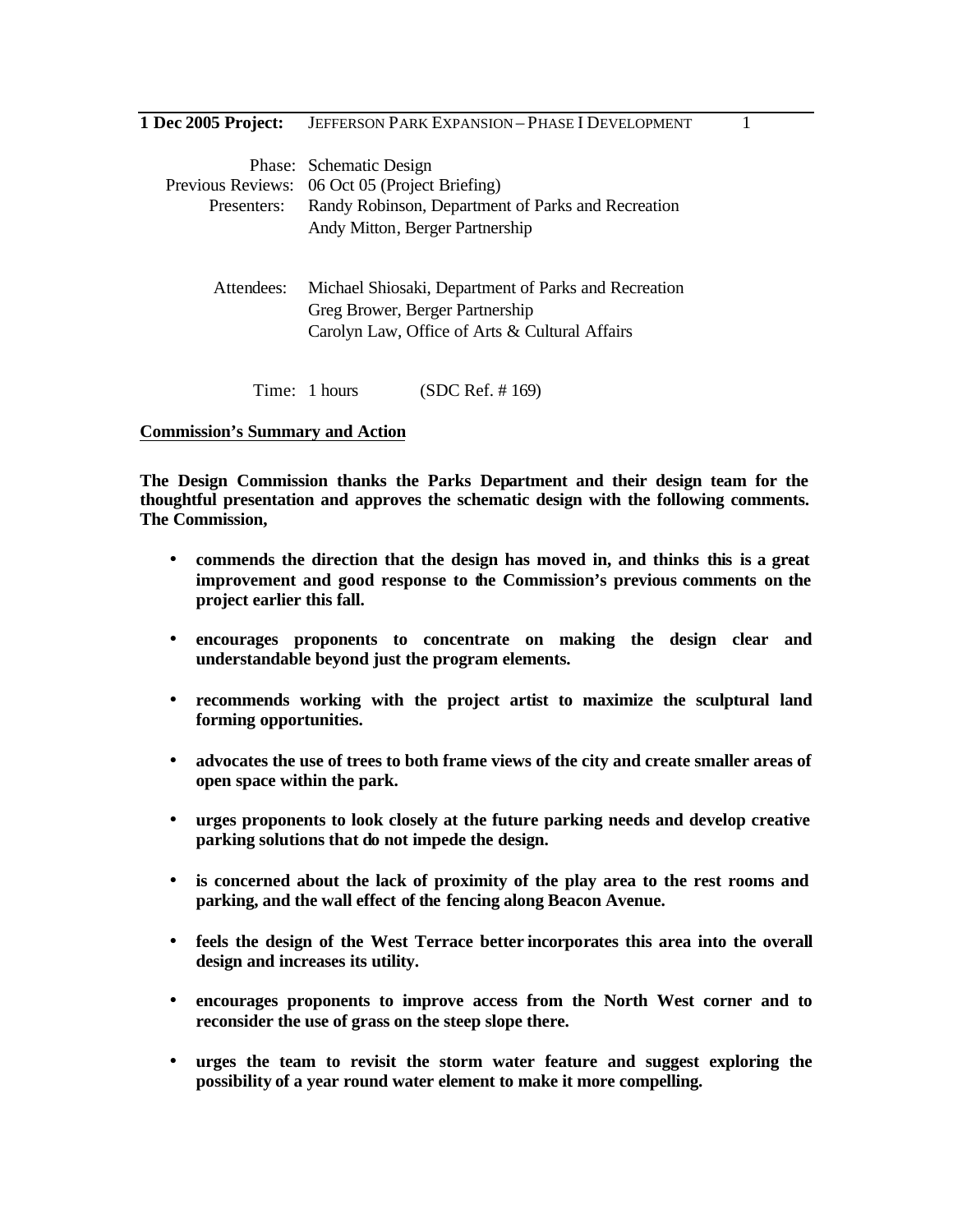# **Proponents Presentation**

In response to comments heard from the Commission earlier in the fall, this presentation aimed to describe how the design departs from the 2002 Master Plan, address the edges of the site and connect to the surrounding community.

Since the last presentation the proponents have,

- Revisited the master plan and assessed the nodes, grading and overall concept of the main promenade. This led them to
	- o challenge the notion of the promenade and explore the idea of a loop route through the park.
	- o reconsider the site's reservoir history and look at the opportunities to play with water on the site, through storm water or possibly a feature.
- Returned to the community to establish a vision statement. The community listed the following traits as important;
	- a. location in the city and Beacon Hill
	- b. views
	- c. diversity the community, the users, open spaces, closed spaces, passive, active
	- d. community involvement sense of ownership through paving, garden
	- e. buildings community through sports
	- f. inviting especially at the edges
	- g. logical flow
	- h. families
	- i. future generations
	- j. open space take full advantage of the scale
- Developed two options, which have been consolidated into this schematic design. The main changes are as follows;
	- o Combines the concept of the loop with the promenade
	- o Moved the main entrance form the community center to the NE corner, which they feel opens the corner.
	- o Includes a storm water feature of flat calm water by the overlook
	- o Emphasizes the beam at the outlook by using the earth that SPU will be required to remove during the project.
	- o Moved the play area close to the community center, thus opening up the NE corner of the park.
	- o Removed the berm, which acted as a barrier, at the NE corner of the park.

- Asks what the surfaces of the sports field are.
	- o Synthetic
- Thanks proponents for the section drawings. These help to explain the earth work theme.
- Is concerned that the play area is too far from the bathrooms and parking
- Asks how the community vision statement was generated.
	- o Had preferences but hadn't heard what the community really wants the park to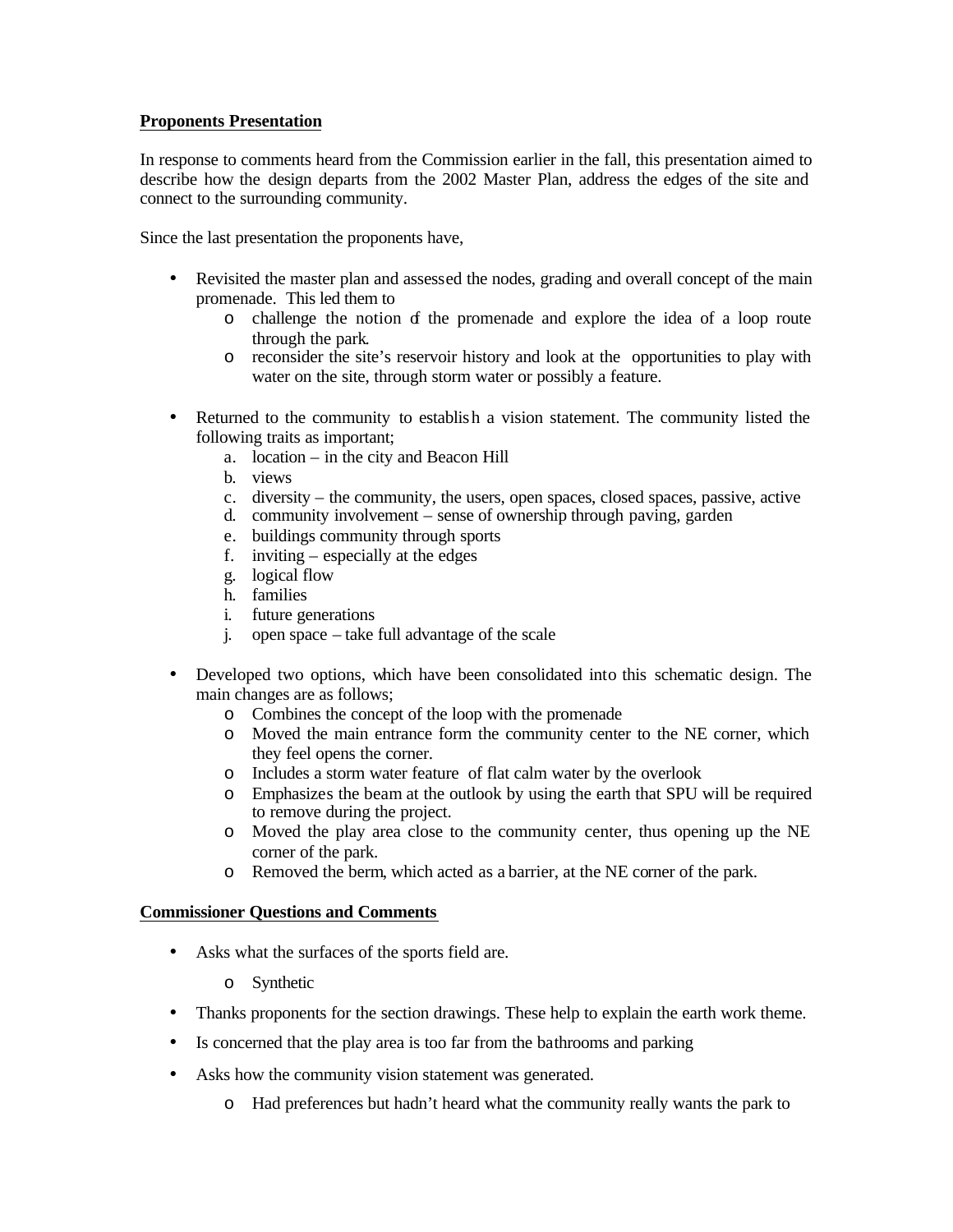look like and therefore held am advisory group meeting to generated the list

- Asks if the school influenced their design.
	- o Yes, this is one of the reasons the promenade was reestablished.
- Requested clarification of the views
	- o Intend to take advantage of both views out of the park and views across the areas of open space within the park.
- Wonders if the baseball field fence impacts the view from the Bowling Club House
	- o Studies have indicated that it does not. Appreciates how the direction this design has moved in.
- Questions the appropriateness of the long grass and cautions of the impact of sparrows and blackberries
- Warns against creating a wetland in the middle of the meadow. Recommends thinking of other ways to integrate water into the site and suggests considering a year round feature.
- Questions the appropriateness of the playground location.
- Appreciates the efforts to better connect the park to the neighborhood but feels this could still be developed further.
- Is excited to see the direction the design is going.
- Questions the creation of such large open spaces and suggests proponents use trees and vegetation to define some smaller outdoor rooms.
- Is worried that some of the open spaces may be too big.
	- o Understands perspective
	- o Is conscious of the large summer festivals that take place,
- Reiterates the concern that the open space is very generous in its dimensions and asks "how big is big enough, and how big is too big?"
- Wonders if proponents have considered what the park would look like if the reservoirs were not there.
	- o Yes, in previous concepts
- Inquires how the proponents will deal with parking and if they know what the demands will be
	- o Trying to generate creative parking options
	- o Trying not to use Parks money for parking
- Suggests optimizing the use of parking area in the NW corner, especially for sporting events.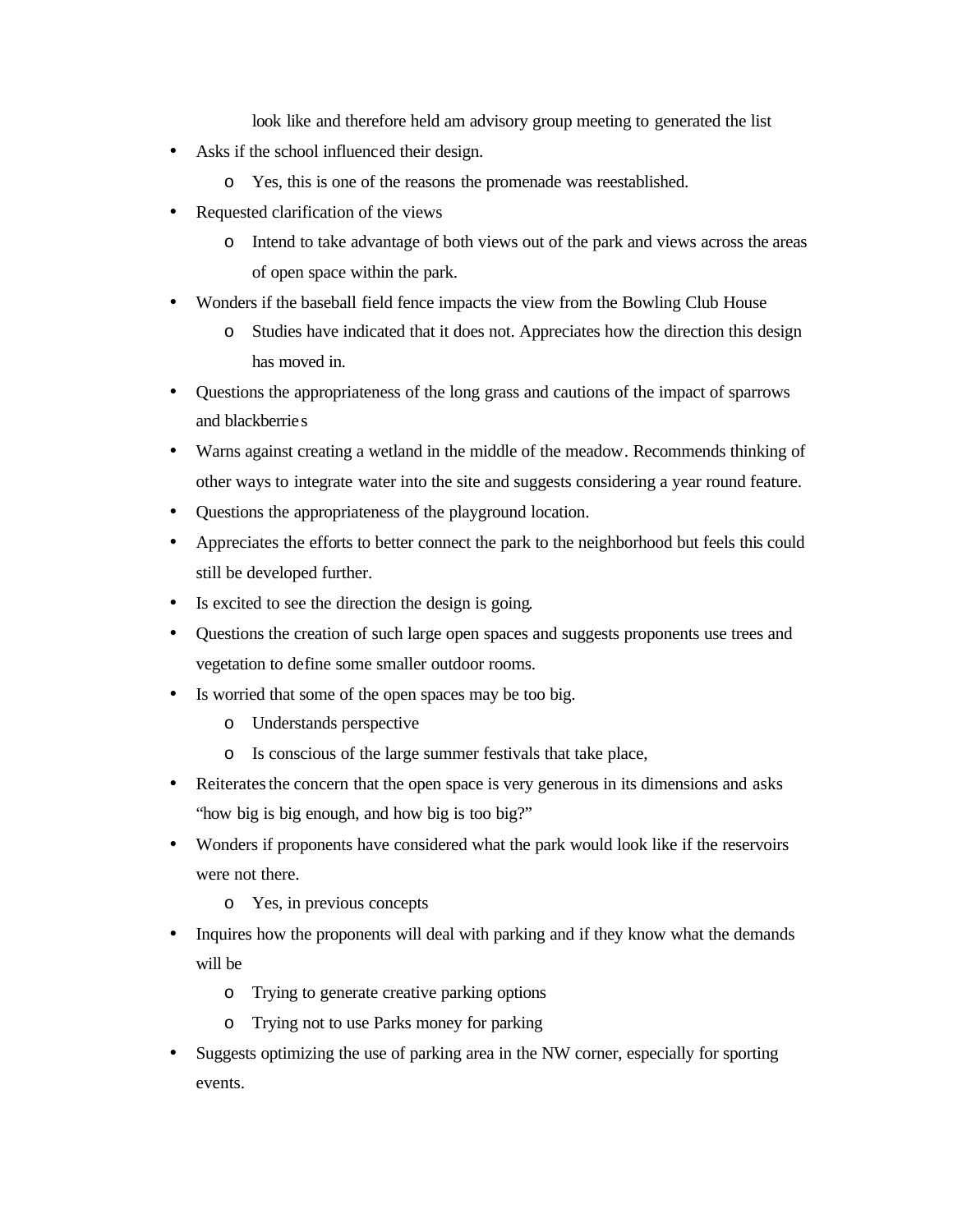- Commends the practical use of the earthwork but encourage proponents and Office of Arts and Cultural Affairs to stretch art budget and maximize the opportunities for a great earth work.
- Warns against loosing the opportunity to be a designer. Is concerned that proponents are not fully addressing the key elements they identified in their initial statement views, scale and disconnect to the surrounding neighborhood.
- Suggests that the NW corner should be more aggressively addressed.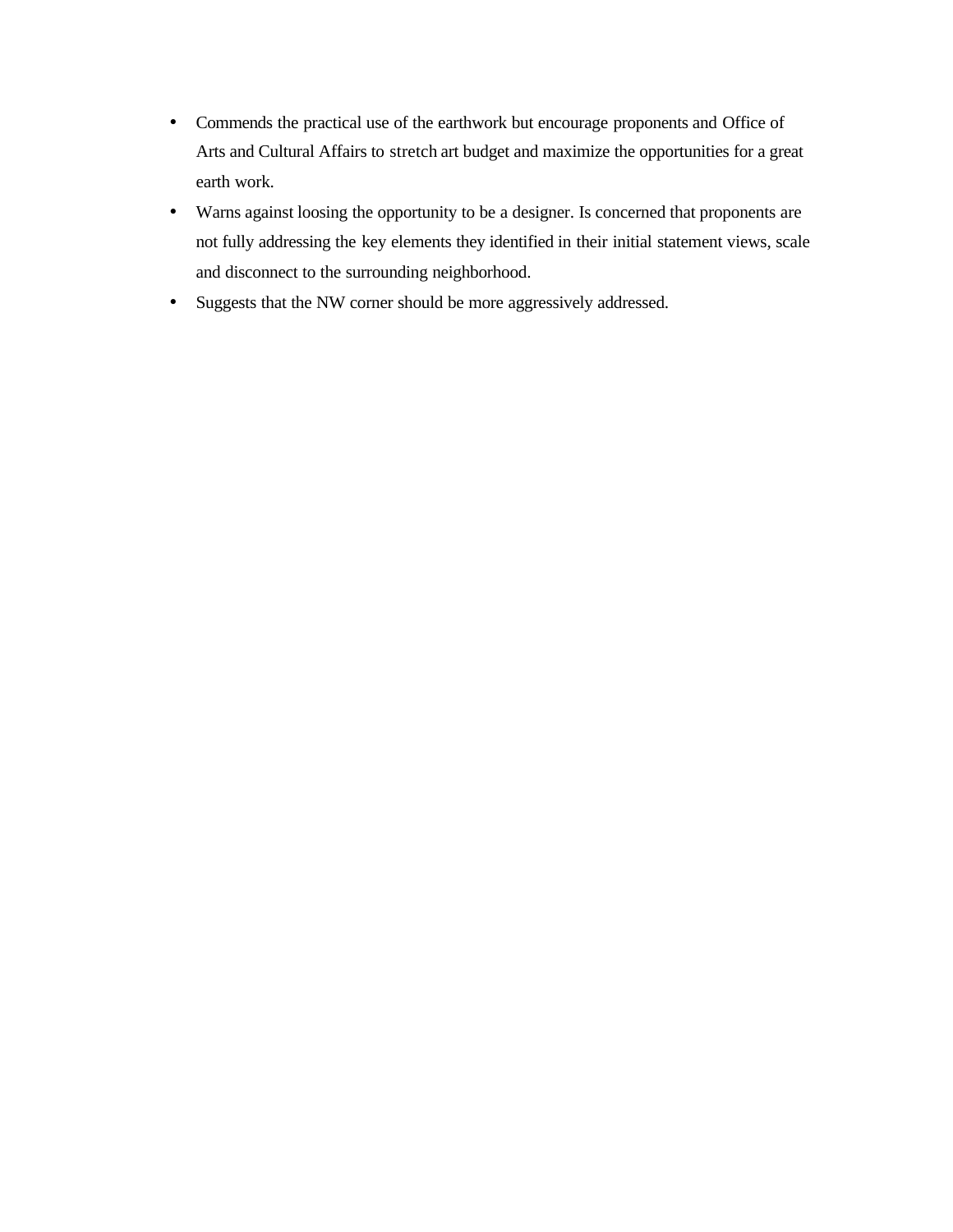#### **1 Dec 2005 Project:**MAGNOLIA BRIDGE REPLACEMENT PROJECT

|            | Phase: Schematic Design<br>Previous Reviews: 15 July 2004 (Concept Design Update), 17 Oct 2002 (Pre design), and 17<br>April 2003 (Concept Design) |
|------------|----------------------------------------------------------------------------------------------------------------------------------------------------|
|            | Presenters: Kirk Jones, Seattle Department of Transportation<br>Lesley Bain, Weinstein AU                                                          |
| Attendees: | Celia Fortier, Seattle Department of Transportation<br>Chelsea Tennyson, Enviro Issues<br>Sarah Brent, Enviro Issues<br>Peter Smith, HNTB          |

Time: 1 hours (SDC Ref. # 169 – DC00290)

#### **Commission's Summary and Action**

**The Commission thanks the team for thoroughly updating them on the Magnolia Bridge Replacement Project in terms of the urban design impacts and the latest set of alternatives. The Commission,**

- **supports and favors Alternative C, with a 7:1 vote, followed by Alternative D. Alternative A is le ss favored, and the Rehabilitation Alternative is not liked at all.**
- **debated whether this project is about a bridge or about the development of the nearby waterfront, since the location of the bridge influences how the water's edge will be treated.**
- **identified two national trends, which informed their decision. Firstly, the desire to**  make waterfronts more accessible and public, and secondly, the realization that **industry and land use of waterfronts is changing.**
- **feels the potential to create an accessible waterfront, one that is part of the community, is much greater than the city is currently embracing or adopting.**
- **believes that the present climate of fear and safety should not override long-term design decisions.**
- **considers both Alternatives C and D to provide the potential for good pedestrian and bike access to the water, and opportunities for urban design development at the ground level, which is why they find them more desirable.**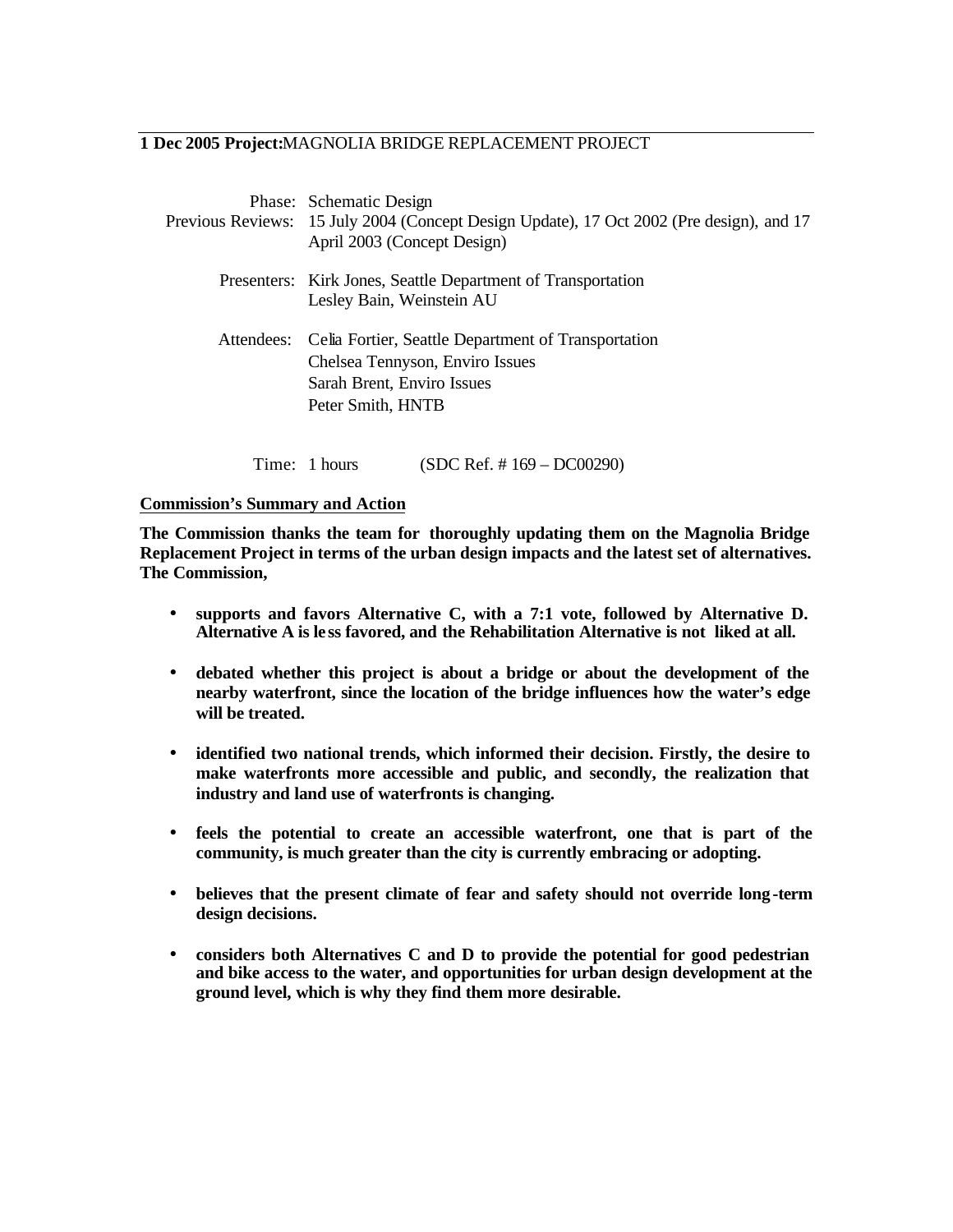## **Proponents Presentation**

This is the fourth time that the project has been before the committee during the design process. The focus of this presentation is to outline the four options still under consideration and then to hear the Commissions recommendations.

The aim of the Magnolia Bridge Project is to

- **•** provide a reliable route
- **maintain aesthetics**
- **n** improve traffic mobility and flow
- **n** improve waterfront access
- ß support neighborhoods, businesses, marine industrial construction impacts
- maintain pedestrian and bicycle connections, support multi-modal connections

The Proponents explained the challenges with topography, the diverse land use, public realm and port development.

Four alternatives are in consideration



Alternative A- Replace the existing bridge with a new structure directly to the south. Two ramps would tie into the main north south route on the central ground surface.



Alternative C – Construct a bridge over the rail road, a segment of surface road though the Port of Seattle's property and a bridge that climbs the bluff up the Magnolia hillside.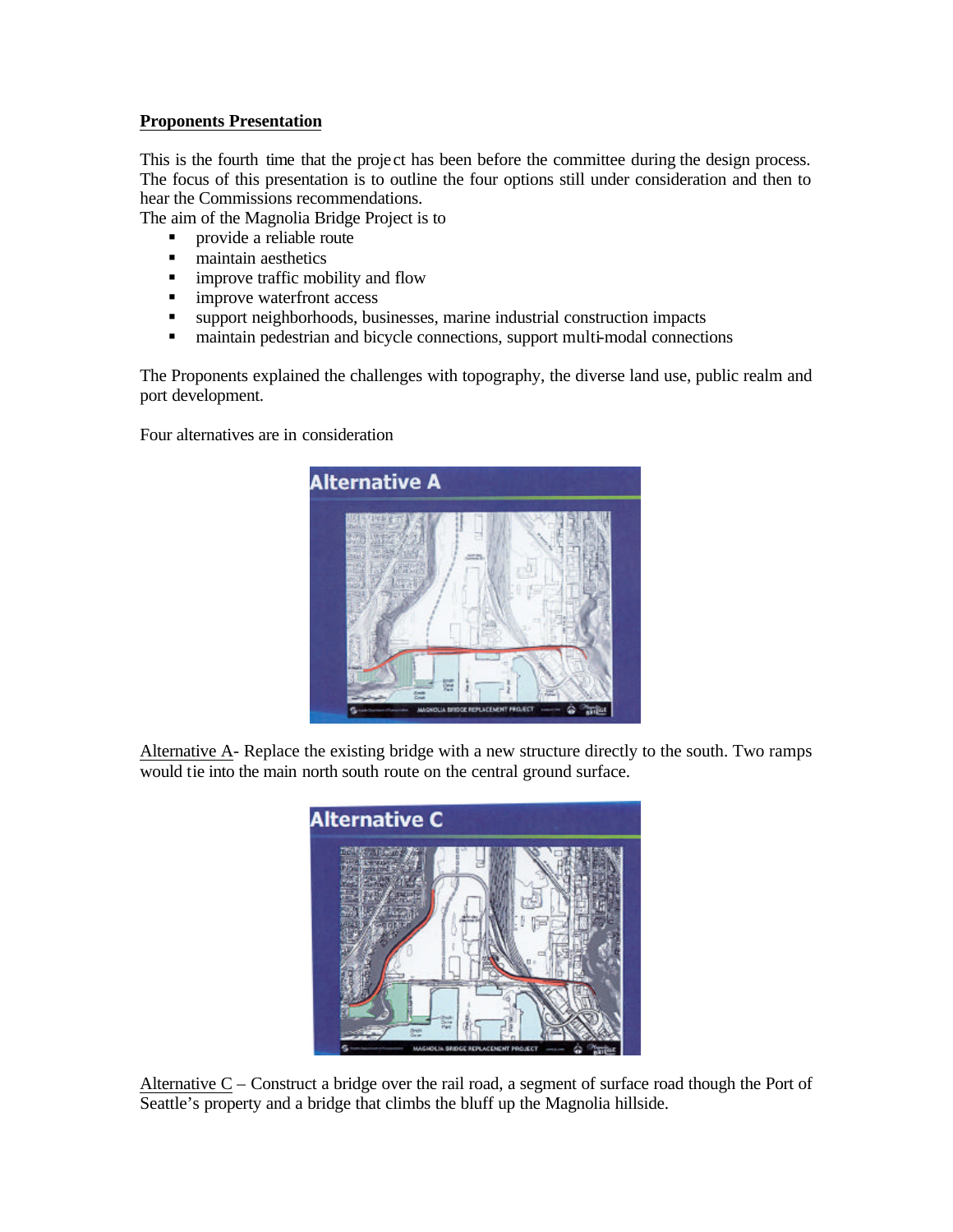

Alternative D – Construct a new bridge in the form of an arc to the north of the existing bridge.



Rehabilitation Alternative – Bring the existing bridge up to current load and design standards using the existing bridge structure to the extent possible. Replace the bridge deck (roadway) and stabilize the foundation and concrete columns.

The project team has assessed the impact of each alternative as traditionally evaluated in Environmental Impacts Statements. In terms of water quality, wetlands, air quality, noise and cultural historic and archeological resources, the alternative options have similar or identical impacts. However, impacts differ by alternative in the following areas;

| <b>Construction Detour Time</b>                 | Vegetation                   |
|-------------------------------------------------|------------------------------|
| <b>Added Travel Time</b>                        | Fish, Wildlife, & Habitat    |
| Pedestrian Use & Safety                         | Geology, Soils, & Topography |
| Residential & Business Displacement Land Use    |                              |
| Displacement & Environmental Justice Recreation |                              |
| Waterways, Hydrology & Floodplains              | Services and Utilities       |
| <b>Visual Quality</b>                           | <b>Hazardous Materials</b>   |

The proponents outlined some of the major differences.

The public has been involved throughout the process through a Design Advisory Group and Open House Meetings. The public generally favors alternative A and D. Alternative C is considered too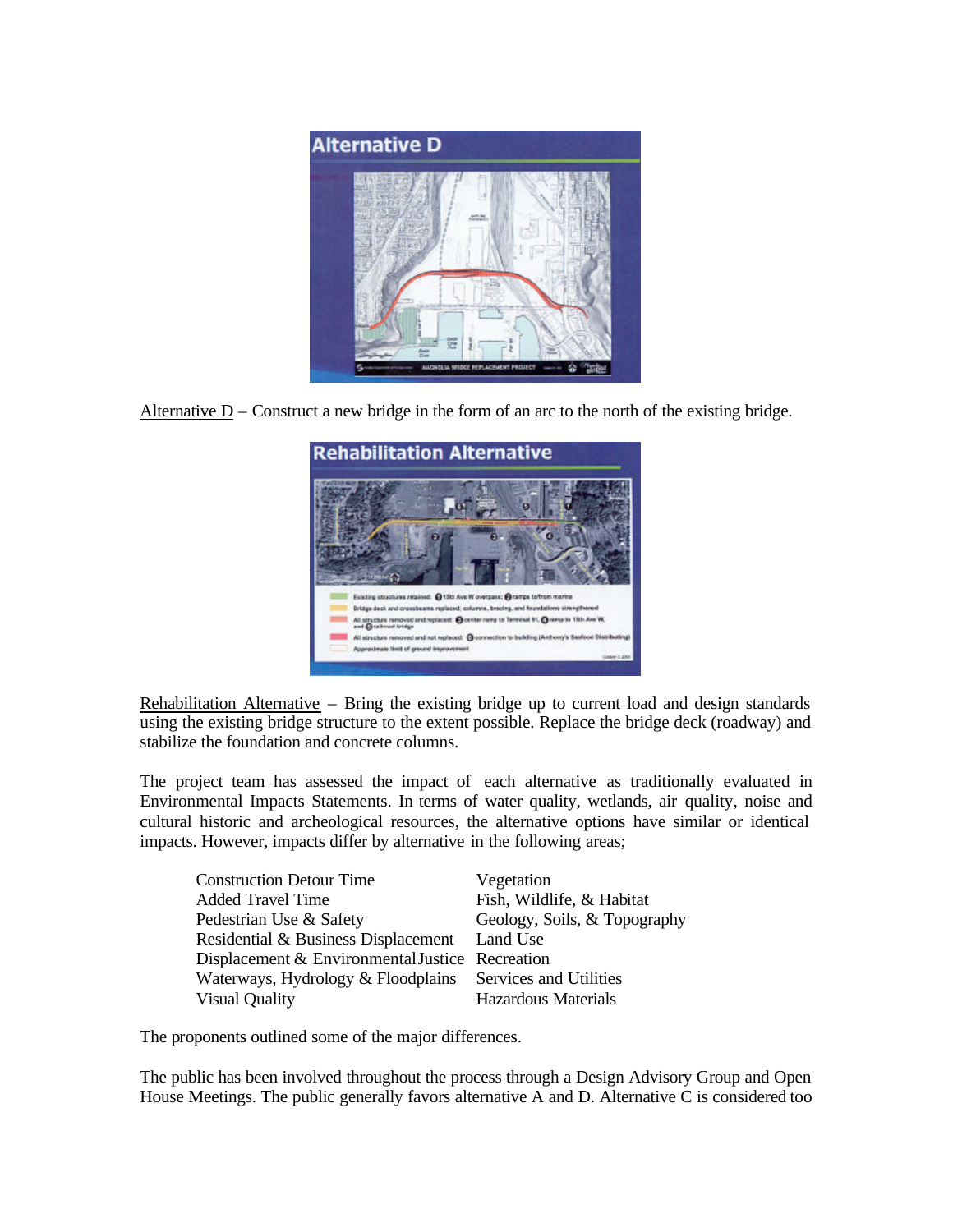circuitous and they reject the rehabilitation alternative. The primary concern is bridge closure time.

- Asks which the proponents prefer.
	- o A and D
	- o Both are functionally the same
	- o From an urban design perspective D because
		- 1. Pulls away form the water and complies with the shoreline policies
		- 2. Offers opportunities to connect to the surface plane and water
		- 3. Has less impact on the park property
	- o A is important because it follows the desire line.
- Questions how the proponents determined the desire line.
	- o Pedestrian route along the waterfront.
- Fails to understand how the pedestrian desire line is satisfied through a bridge alternative
	- o Issue of security
	- o Aim to take the most opportunity of a bridge
- Asks for further explanation of C
	- o The Port master plan puts a main north south road on the western edge of flat land
	- o Alternative C puts a road through the middle of this
- Suggests that if C is not an option, need to consider a bridge that is not an eyesore.
- Would like to see the bridge skirt the water's edge, in order to reveal the unique qualities of Seattle's working waterfront.
- Feels it would be inappropriate to support A, considering the current proposals to remove the viaduct downtown.
- Confirms that D pulls away from the water and creates potential opportunity for public access.
- Is adamant that the climate of security and fear, as assessed by the Port, should not drive design.
- Reiterates support for alternative D and feels that the project can be mitigated with a pedestrian friendly structure.
- Cautions against trying to do too many things with the structure.
- Proposes that the team needs to keep two trends in mind
	- a) the desire for accessible waterfront
	- b) the realization that industrial uses of the waterfront are changing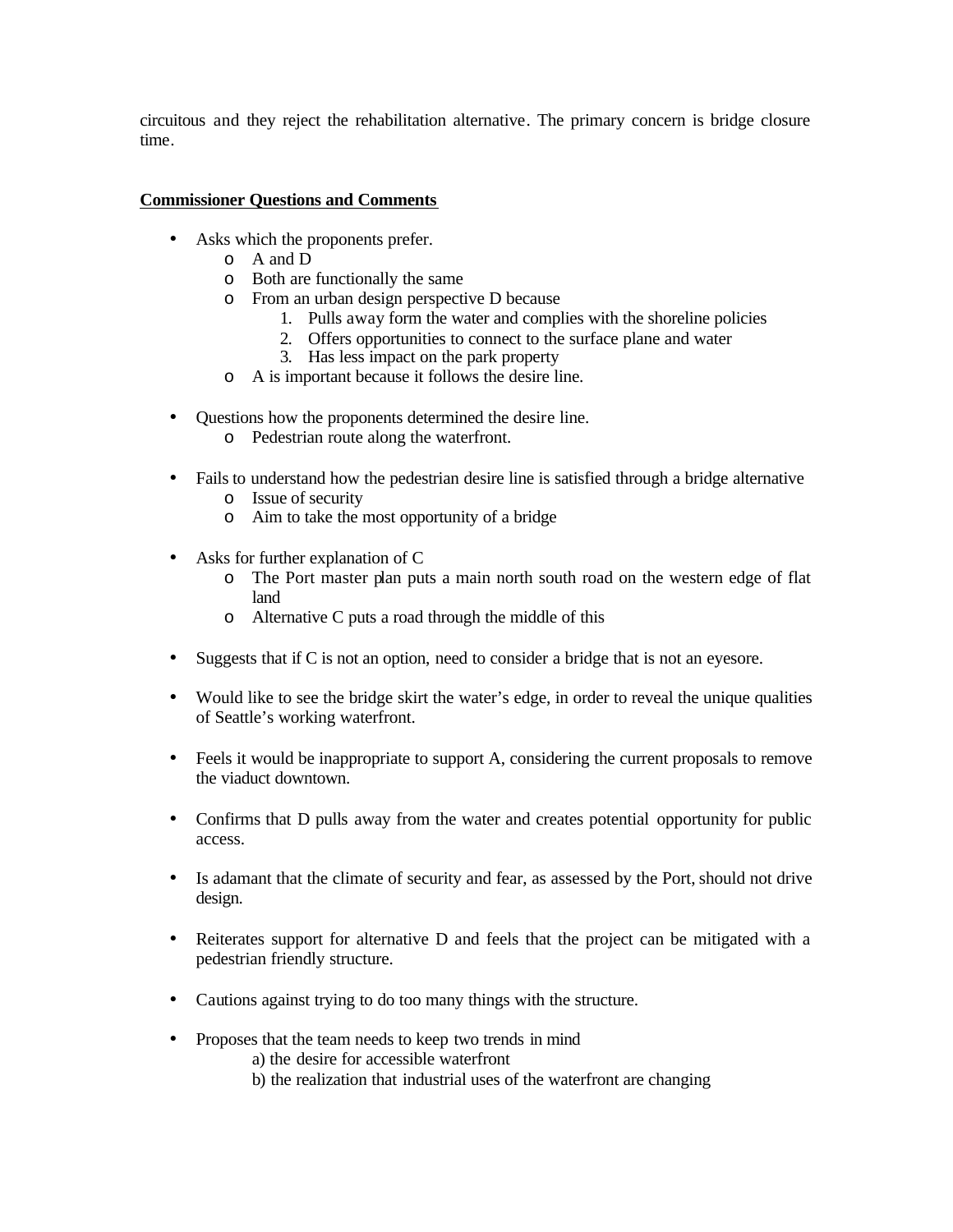- Recommends alternative C because this has the least impact and affords the most opportunities.
	- o Resistance form the Port because it inhibits their plans
- Feels A is a practical transportation solution
- Understands that this is very political environment
- Has consensus to recommend alternative C, followed by D, reluctantly A, but not the rehabilitation alternative.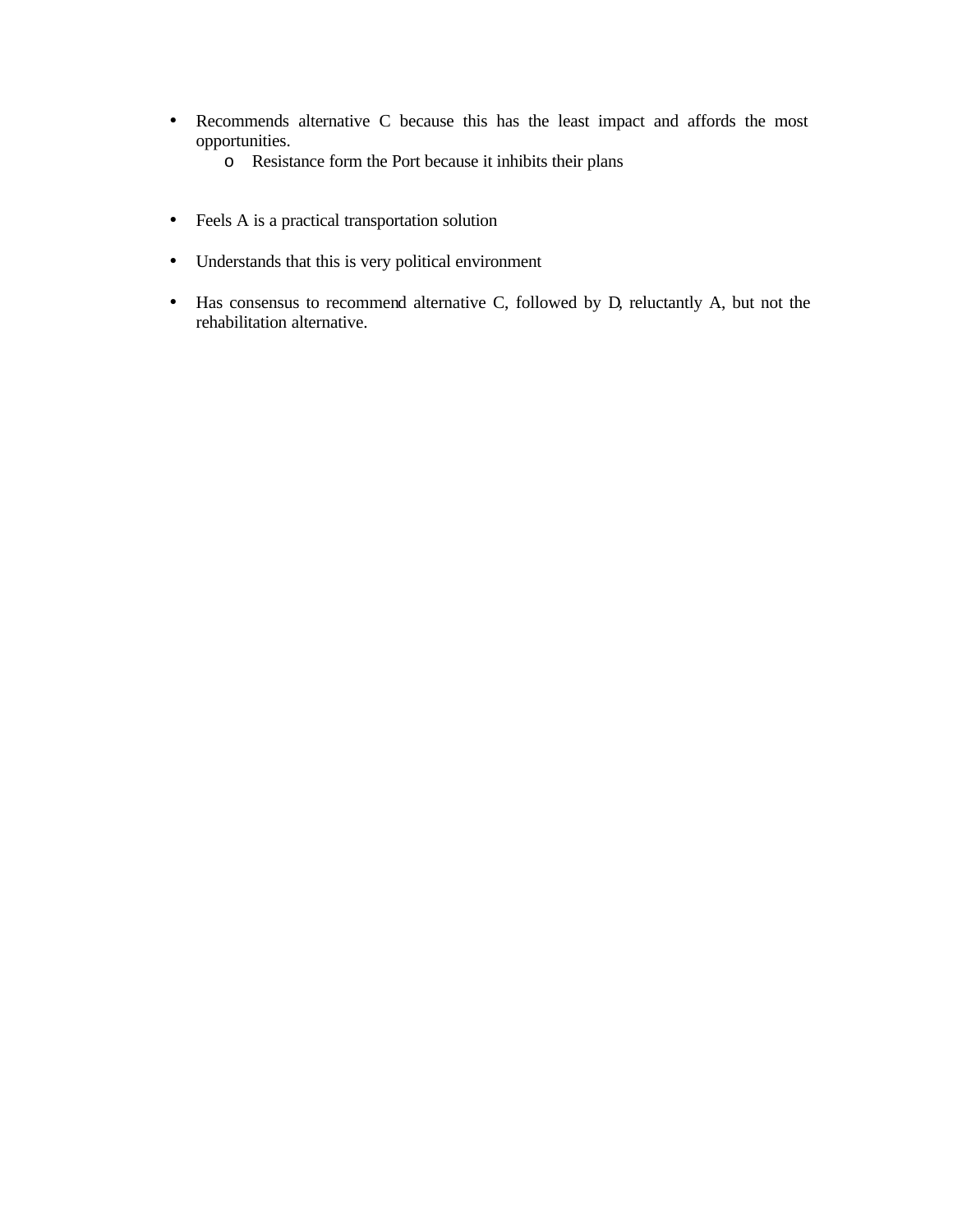# **1 Dec 2005 Project:**12TH AVENUE STREETSCAPE IMPROVEMENTS

Phase: Staff Briefing

 Presenters: Tammy Frederick, Seattle Department of Transportation Lisa Rutzick, Department of Planning and Development Lyle Bicknell, Department of Planning and Development

Attendees: Lesley Bain, Weinstein AU

Time: 30 Mins. (SDC Ref. # 170)

### **Commission's Summary and Action**

**The Commission thanks DPD and SDOT staff for the briefing on the set of streetscape improvements proposed by two private developers trying to develop a comprehensive master plan for the block. It**

- **recommends that SDOT approve the sidewalk design features being proposed by the developers, subject to the following comments and concerns.**
- **would like to commend the property developers for their significant efforts to improve the streetscape and to reduce the clutter of overhead utilities and utility poles.**
- **is generally in favor of the sanctity of the public sidewalk, but in this case, supports the special design features since they are sympathetic and complementary to SDOT's own street specifications and recent 12th Avenue streetscape improvements.**
- **stop short of endorsing the wood plank stamped concrete and have some concern about "doormatting" all the building entries.**
- **supports the artwork and street furniture , such as custom bike racks, benches and seating areas, provided that more detail is forthcoming.**

#### **Proponents Presentation**

The property owners along  $12<sup>th</sup>$  Avenue East between Madison and Pike Street are working together to improve the streetscape and pedestrian environment as new mixed-use projects are moving through design and into construction.

The intent of the project is to create a new "sense of place" along  $12<sup>th</sup>$  Avenue that draws on recent improvement south of Madison. Elements of continuity include pedestrian lights, crosswalks treatment and street trees. Sidewalk treatments would be coordinated on both sides of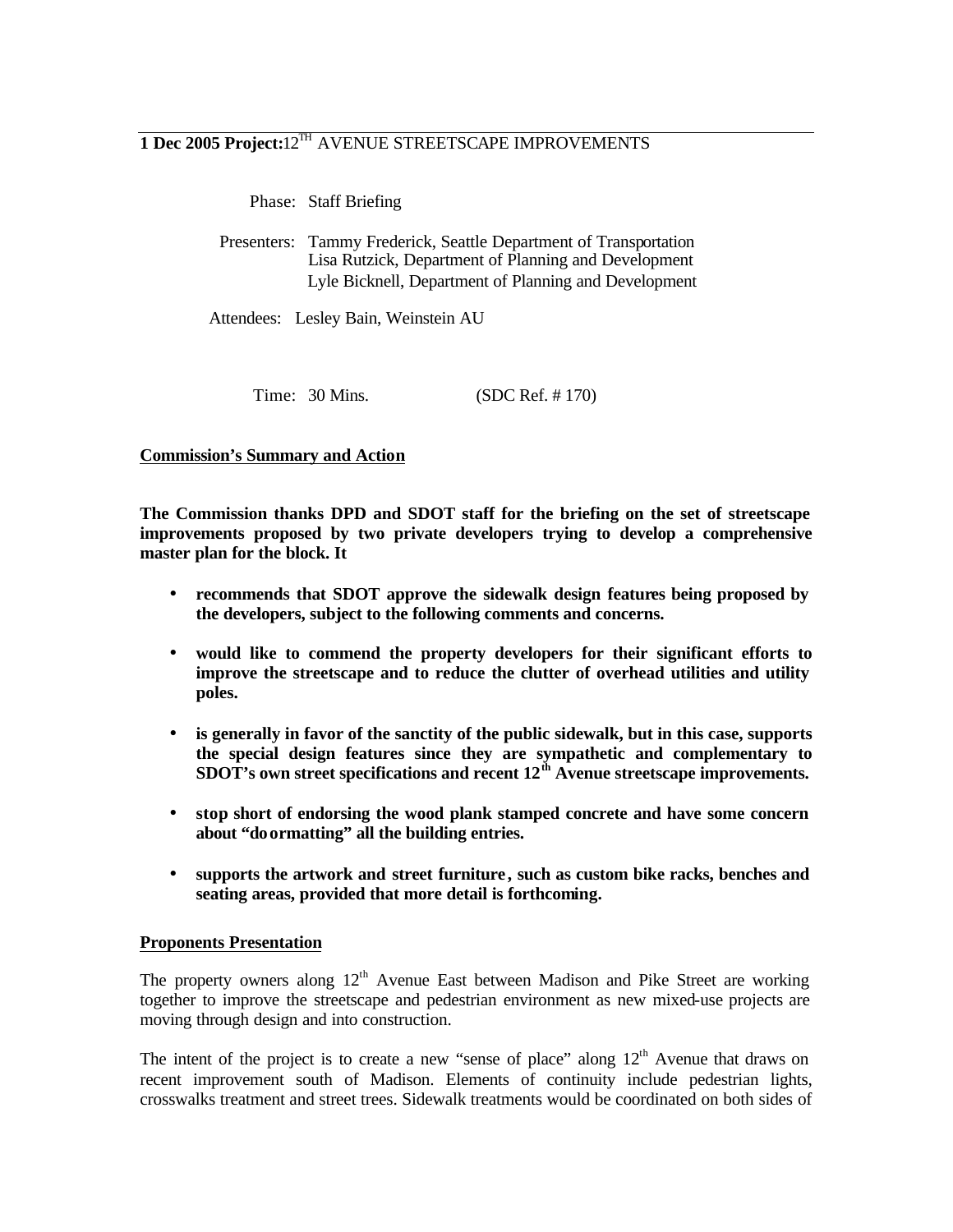12<sup>th</sup> Avenue, with new sidewalk landscaping, bicycle racks an seating. There is a desire to work with artisans on streetscape elements such as seating and possibly bicycle racks.

The proposed elements for review include

- o Increase lampblack in concrete to emphasize entries and curb bulbs
- o Use of different texture and /or scoring patterns at main entrances (diagonal scoring is indicated at residential and garage entries on east side of the block; wood texture is proposed at the entry to Piston & Ring).
- o May use some metal in the sidewalk, for street or building names, or possibly art objects.

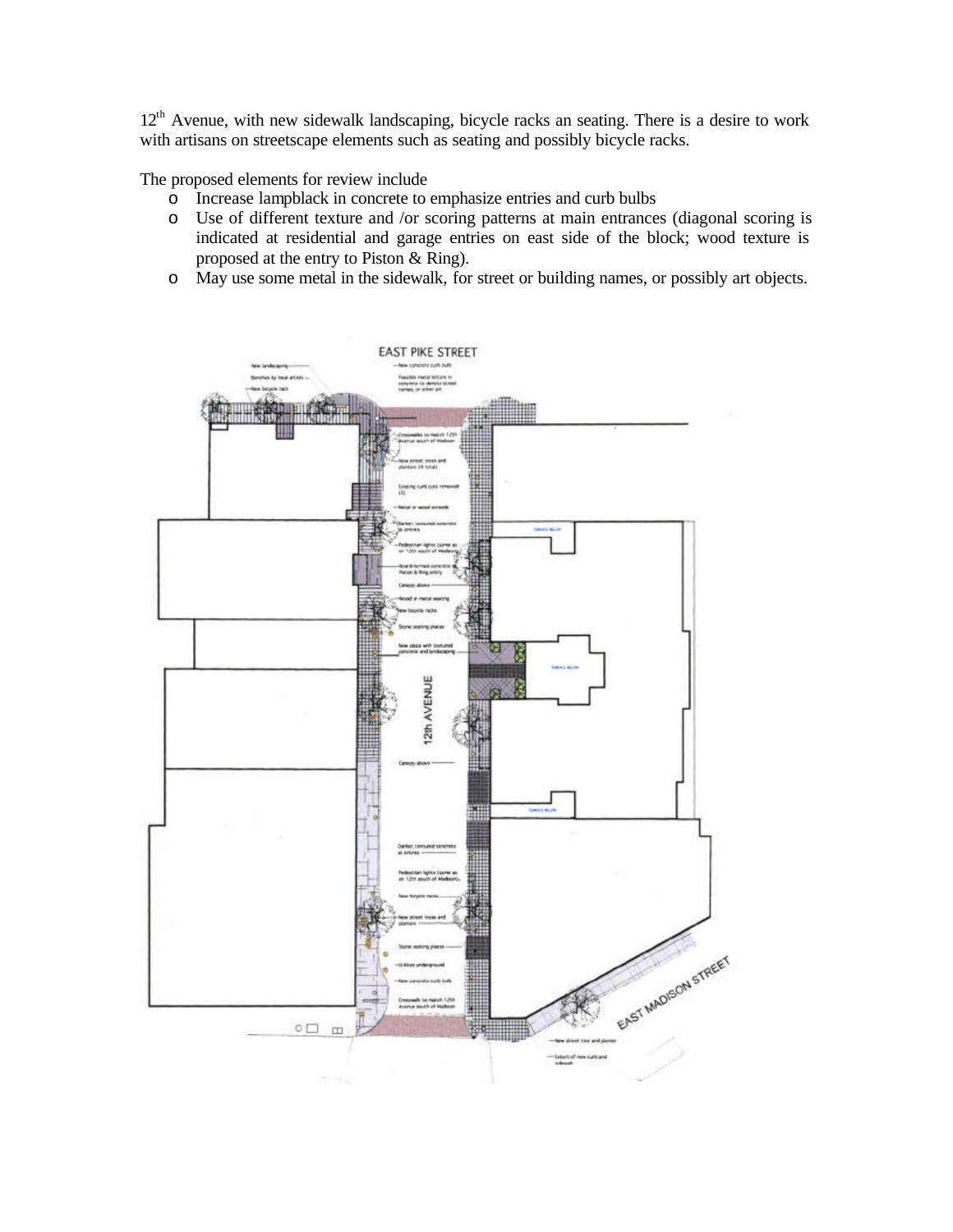- Recommends a planned attitude to the art work, rather than a piecemeal approach.
- Suggests referencing the SDOT art plan.
- Questions the limited number of trees o Restricted by buried City Light power lines
- Recognizes and encourages the voluntary commitment from businesses
- Appreciates the voluntary nature of the improvements, but is concerned that the treatment to the concrete sidewalk, at business entrances, will resemble doormats. Worries that this element is self serving.
- Encourages continuity in the public streetscape.
- Feels it is important to uphold the public domain of the sidewalk.
- Thinks paving applications add richness to the urban fabric .
- Does not support the application of a wood plank texture.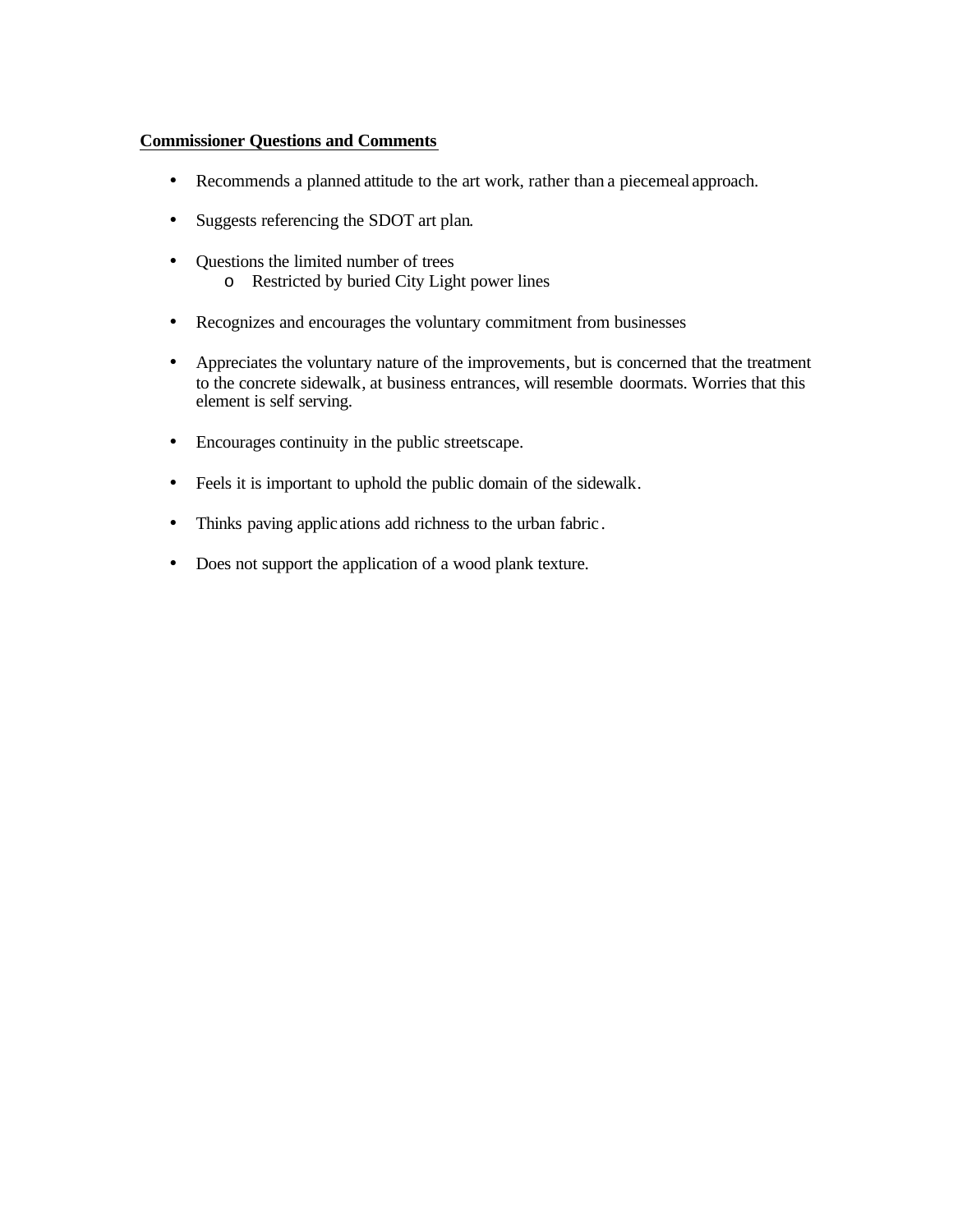#### **1 Dec 2005 Project:**AURORA AVENUE NORTH IMPROVEMENTS

Phase: Concept Design Update

| Priase: Concept Design Update                                                                                                                                                                |
|----------------------------------------------------------------------------------------------------------------------------------------------------------------------------------------------|
| Presenters: Diana Holloway, Seattle Department of Transportation<br>Shane DeWald, Seattle Department of Transportation<br>Karen Iwasaki, Seattle Public Utilities<br>Don Monaghan, CH2M Hill |
|                                                                                                                                                                                              |

Time: 1 hours (SDC Ref. # 169 – DC00353)

#### **Commission's Summary**

**The Commission appreciates the team's presentation and recommends approval of the concept design. They**

- **support the idea of a simplified landscape treatment and materials palette to ease long-term maintenance on the project.**
- **urge proponents to evaluate and consider the circulation and land use patterns that extend perpendicularly beyond the Aurora corridor and encourage proponents to explore how the design could reflect the neighborhoods on either side.**
- **support efforts to work with local businesses to consolidate their vehicular entrances and suggest exploring opportunities for public/private partnerships.**
- **encourage proponents to consider extending the strips of alternating landscape and hardscape to promote a sense of continuity and less of a jagged edge.**
- **agree with the flexible design of the median and applaud the proponents desire to design the median to best accommodate the option to plant (Full scale) trees in the future .**
- **urge the use of big trees wherever possible considering the scale of Aurora, and where this is not possible, they recommend tightening the spaces between trees to create more of a cluster**.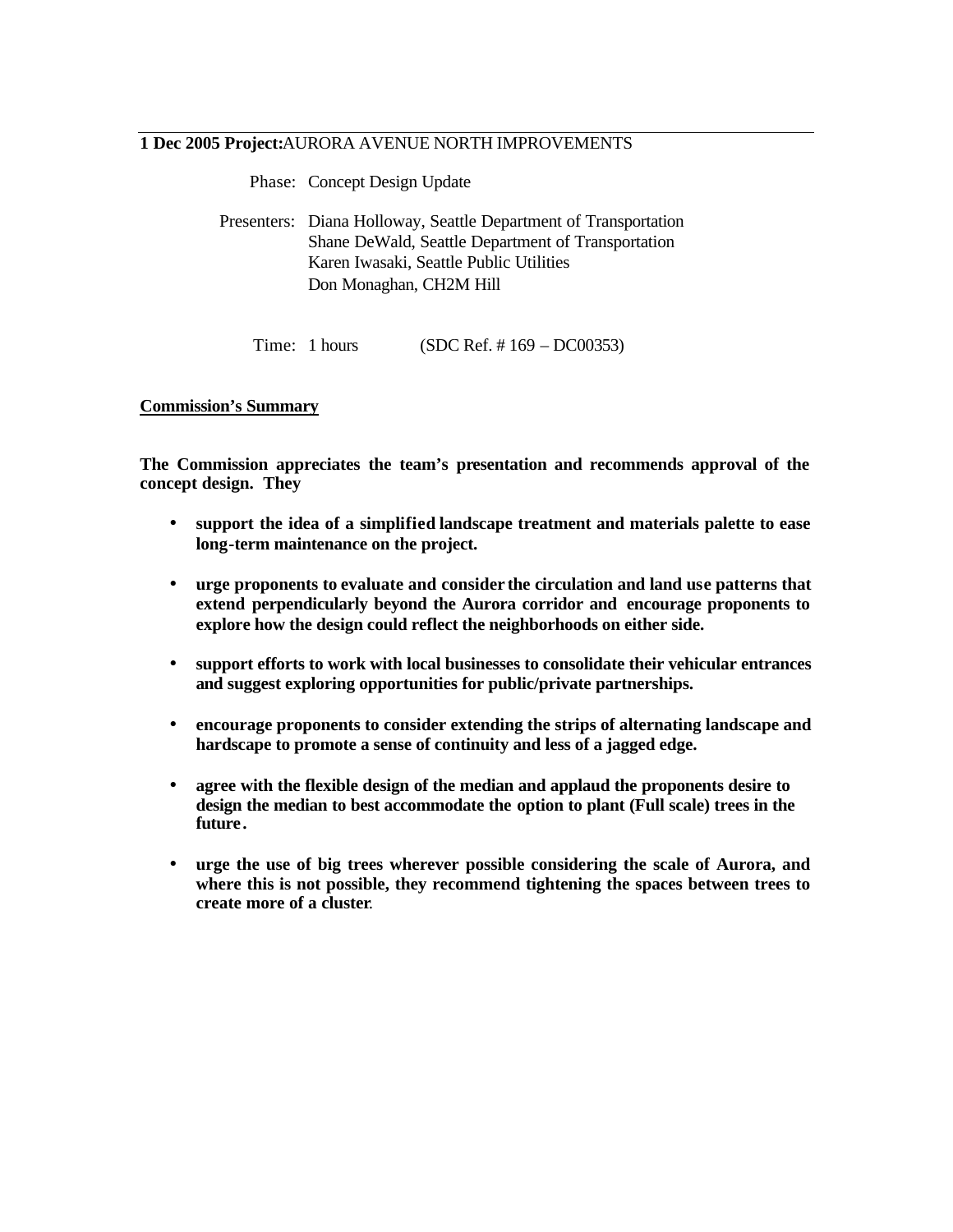#### **Proponents Presentation**

The Aurora Ave N transit, pedestrian and safety improvements project aims to, improve safety for all users, increase transit speed and reliability, make Aurora a more inviting destination for the broader community, and keep Aurora an accessible, viable business district. This presentation outlined the proposed improvements.

The project, known as North Focus Area extends 35 blocks from N110th to N145th Street. Since the proponents last presentation back in March they have considered the Commission's recommendations, prepared preliminary alignment of Aurora and carried out community outreach. In response, they propose the following improvements,

- o Widen existing lanes
- o Add southbound BAT lane
	- $(BAT = right turn Business Access + Transit Lane)$
- o Add raised median
- o Construct continuous sidewalks and landscaping
- o Improve pedestrian crossing at intersections